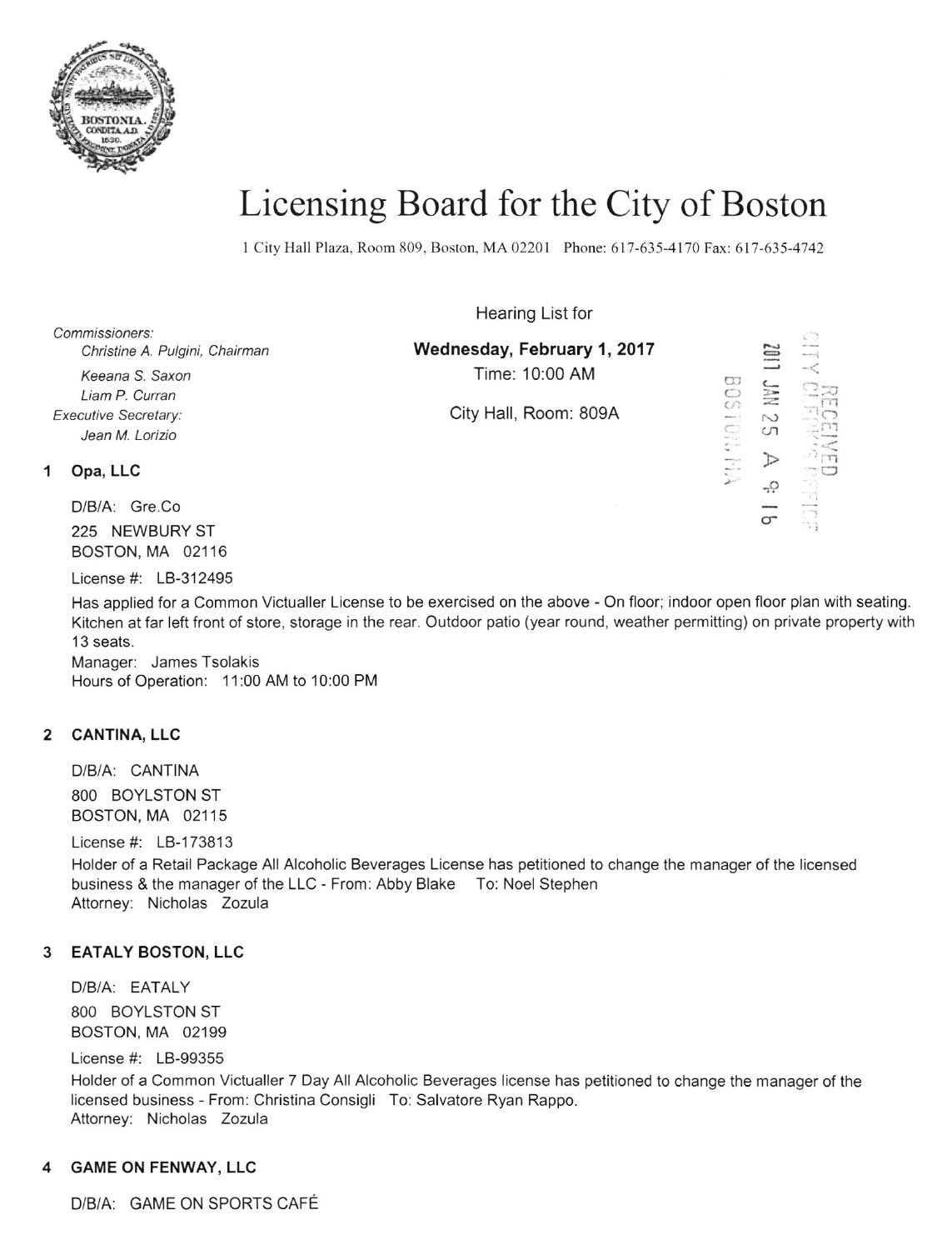<sup>72</sup>- 82 LANSDOWNE BOSTON, MA 02215

License #: LB-98928

Holder of a Common Victualler 7-Day All-Alcoholic Beverages License has petitioned to pledge the license and inventory to Commerce Bank & Trust Company. Attorney: Dennis Quilty

#### 5 IRISH SOCIAL CLUB, INC. OF BOSTON

DIBIA:

119 PARK ST WEST ROXBURY, MA 02132

License #: LB-98828

Holder of a Club All Alcoholic Beverages License has petitioned to change the manager of the licensed business - From: Mary T. Maloney To:John J. Watson Attorney: Paul John Kilgarriff

### 6 BROOKLINE LIQUORS MART, INC.

D/B/A: BROOKLINE LIOUORS MARKET

1354 COMMONWEALTH AV ALLSTON, MA 02134

License #: LB-101958

Holder of a Retail Package Store All Alcoholic Beverages License has petitioned to change the location of the licensed business from the above - To:1436 Commonwealth Avenue, Brighton, MA 02135. One story building one quarter of the first floor to be licensed (2,083 sq ft): three rooms, one entrance, two exits. Handicap accessible street level entrance of the business: six door walk in cooler located by the rear of the store. Basement to be utilized as storage (approximately 2,000 additional sq ft). Bathroom, in back hallway for employee and customer use. Total square footage of approximately 4,083 sq ft. Shaul Jason Kutz, Manager. 11:00 PM Closing Hour.

#### 7 SSJHP, INC.

D/B/A: SWISH SHABU 84 PETERBOROUGH ST BOSTON, MA 02215

License #: LB-99679

Holder of a Common Victualler 7 Day Wines and Malt Beverages License has petitioned to transfer the license and location from the above - To: CCSW Fenway LLC d/b/a by Chloe, 1325 Boylston Streel, Boston, MA 02215. 2 entrances, 4 exits. On one floor, - kitchen, dining room, bathrooms - 2948 sq. feet., seating capacity 85. Occupancy 126. Seasonal patio on private property - 500 sq feet. 26 seats between the hours of Noon and 11 :00 PM. Samantha Haber, Manager. Midnight Closing Hour.

Attorney: Anthony A. A. McGuinness

#### 8 Aceituna Cafe, LLC

D/B/A: Aceituna Cafe 57 BOSTON WHARF RD BOSTON, MA 02210

License #: LB-312661

Has applied for a Common Victualler 7 Day Malt & Wine License to be exercised on the above - ln one room on first floor with kitchen and storage in rear.

Manager: Samer Malak Closing Time: 2:00 AM Attorney: Carolyn Conway